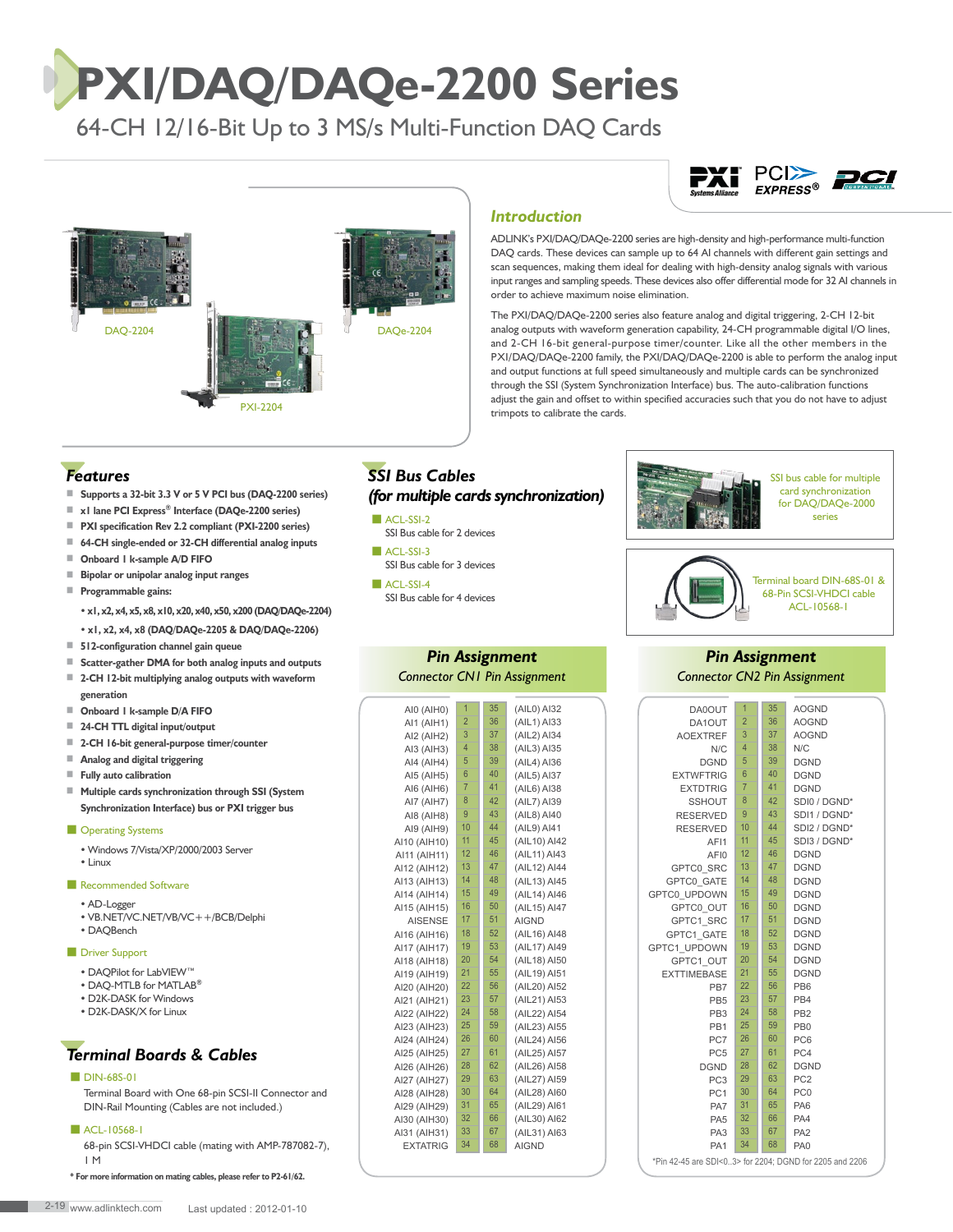## *Ordering Information / Quick Selection Guide*

| <b>Model Name</b> |                    |                   | <b>Analog Input</b>     |                            | <b>Analog Output</b> |                   |                    | <b>DIO</b>      | <b>Timer/Counter</b> |
|-------------------|--------------------|-------------------|-------------------------|----------------------------|----------------------|-------------------|--------------------|-----------------|----------------------|
|                   | No. of<br>channels | <b>Resolution</b> | <b>Sampling</b><br>rate | Input range                | No. of<br>channels   | <b>Resolution</b> | <b>Update rate</b> | No. of channels | No. of channels      |
| PXI/DAQ/DAQe-2204 | 32 DI/64 SE        | 12 bits           | $3$ MS/s                | $\pm$ 0.05 V to $\pm$ 10 V |                      | 12 bits           | I MS/s             | 24-CH 8255 PIO  | 2-CH, 16-bit         |
| PXI/DAQ/DAQe-2205 | 32 DI/64 SE        | 16 bits           | 500 kS/s                | $\pm$ 1.25 V to $\pm$ 10 V |                      | 12 bits           | $1$ MS/s           | 24-CH 8255 PIO  | 2-CH, 16-bit         |
| PXI/DAQ/DAQe-2206 | 32 DI/64 SE        | 16 bits           | $250$ kS/s              | $\pm$ 1.25 V to $\pm$ 10 V |                      | 12 bits           | MS/s               | 24-CH 8255 PIO  | 2-CH, 16-bit         |

## *Specifications*

| <b>Model Name</b>                          | PXI/DAQ/DAQe-2204                                                                                                                                                                 | PXI/DAQ/DAQe-2205                                                              | PXI/DAQ/DAQe-2206                                    |  |  |  |  |
|--------------------------------------------|-----------------------------------------------------------------------------------------------------------------------------------------------------------------------------------|--------------------------------------------------------------------------------|------------------------------------------------------|--|--|--|--|
| Analog Input                               |                                                                                                                                                                                   |                                                                                |                                                      |  |  |  |  |
| Resolution                                 | 12 bits, no missing codes                                                                                                                                                         | 16 bits, no missing codes                                                      | 16 bits, no missing codes                            |  |  |  |  |
| Number of channels                         |                                                                                                                                                                                   |                                                                                |                                                      |  |  |  |  |
| Channel gain queue size                    | 64 single-ended or 32 differential (software selectable per channel)<br>512                                                                                                       |                                                                                |                                                      |  |  |  |  |
| Maximum sampling rate                      | 3 MS/s                                                                                                                                                                            | 500 kS/s                                                                       | 250 kS/s                                             |  |  |  |  |
| Programmable gain                          | 1, 2, 4, 5, 8, 10, 20, 40, 50, 200                                                                                                                                                | 1, 2, 4, 8                                                                     | 1, 2, 4, 8                                           |  |  |  |  |
| Bipolar input ranges                       |                                                                                                                                                                                   |                                                                                |                                                      |  |  |  |  |
| Unipolar input ranges                      | Max.: ±10 V, Min.: ±0.05 V±10 V, ±5 V, ±2.5 V, ±1.25 V±10 V, ±5 V, ±2.5 V, ±1.25 V<br>Max.: 0-10 V, Min.: 0-0.1 V0-10 V, 0-5 V, 0-2.5 V, 0-1.25 V0-10 V, 0-5 V, 0-2.5 V, 0-1.25 V |                                                                                |                                                      |  |  |  |  |
| Offset error                               |                                                                                                                                                                                   | $±1$ mV<br>$±1$ mV<br>$±1$ mV                                                  |                                                      |  |  |  |  |
| Gain error                                 | ±0.03% of FSR<br>$\pm 0.01\%$ of FSR<br>$\pm 0.01\%$ of FSR                                                                                                                       |                                                                                |                                                      |  |  |  |  |
| Input coupling                             | DC                                                                                                                                                                                |                                                                                |                                                      |  |  |  |  |
| Overvoltage protection                     |                                                                                                                                                                                   | Power on: Continuous ±30 V, Power off: Continuous ±15 V                        |                                                      |  |  |  |  |
| Input impedance                            |                                                                                                                                                                                   | 1 GΩ/100 pF                                                                    |                                                      |  |  |  |  |
| CMRR (gain $= 1$ )                         | 90 dB                                                                                                                                                                             | 83 dB                                                                          | 83 dB                                                |  |  |  |  |
| Settling time                              | 1 µs to $0.1\%$ error $*$                                                                                                                                                         | 2 $\mu$ s to 0.1% error                                                        | 4 µs to 0.01% error                                  |  |  |  |  |
| -3 dB small signal bandwidth (gain $= 1$ ) | 2 MHz                                                                                                                                                                             | 1.6 MHz                                                                        | 760 kHz                                              |  |  |  |  |
| Trigger sources                            |                                                                                                                                                                                   | Software, external digital/analog trigger, SSI bus                             |                                                      |  |  |  |  |
| Trigger modes                              |                                                                                                                                                                                   | Pre-trigger, post-trigger, middle-trigger, delay-trigger, and repeated trigger |                                                      |  |  |  |  |
| FIFO buffer size                           |                                                                                                                                                                                   | 1 k samples                                                                    |                                                      |  |  |  |  |
| Data transfers                             |                                                                                                                                                                                   | Polling, scatter-gather DMA                                                    |                                                      |  |  |  |  |
| <b>Analog Output</b>                       |                                                                                                                                                                                   |                                                                                |                                                      |  |  |  |  |
| Number of channels                         |                                                                                                                                                                                   | 2 voltage outputs                                                              |                                                      |  |  |  |  |
| Resolution                                 |                                                                                                                                                                                   | 12 bits                                                                        |                                                      |  |  |  |  |
| Output ranges                              |                                                                                                                                                                                   | 0-10 V, ±10 V, 0-AOEXTREF, ±AOEXTREF                                           |                                                      |  |  |  |  |
| Maximum update rate                        | 1 $\mu$ s                                                                                                                                                                         |                                                                                |                                                      |  |  |  |  |
| Slew rate                                  |                                                                                                                                                                                   | $20 V/\mu s$                                                                   |                                                      |  |  |  |  |
| Settling time                              | 3 µs to ±0.5 LSB accuracy                                                                                                                                                         |                                                                                |                                                      |  |  |  |  |
| Offset error                               |                                                                                                                                                                                   | $±1$ mV                                                                        |                                                      |  |  |  |  |
| Gain error                                 | ±0.02% of max. output                                                                                                                                                             |                                                                                |                                                      |  |  |  |  |
| Driving capacity                           |                                                                                                                                                                                   | $±5$ mA                                                                        |                                                      |  |  |  |  |
| Stability                                  |                                                                                                                                                                                   | Any passive load, up to 1500 pF                                                |                                                      |  |  |  |  |
| Trigger sources                            |                                                                                                                                                                                   | Software, external digital/analog trigger, SSI bus                             |                                                      |  |  |  |  |
| Trigger modes                              | Post-trigger, delay-trigger, and repeated trigger                                                                                                                                 |                                                                                |                                                      |  |  |  |  |
| FIFO buffer size                           | 1 k samples                                                                                                                                                                       |                                                                                |                                                      |  |  |  |  |
| Data transfers                             | Programmed I/O, scatter-gather DMA                                                                                                                                                |                                                                                |                                                      |  |  |  |  |
| Digital I/O                                |                                                                                                                                                                                   |                                                                                |                                                      |  |  |  |  |
| Number of channels                         |                                                                                                                                                                                   | 24-CH 8255 programmable input/output                                           |                                                      |  |  |  |  |
| Compatibility                              | 5 V/TTL                                                                                                                                                                           |                                                                                |                                                      |  |  |  |  |
| Data transfers                             | Programmed I/O                                                                                                                                                                    |                                                                                |                                                      |  |  |  |  |
| General-Purpose Timer/Counter              |                                                                                                                                                                                   |                                                                                |                                                      |  |  |  |  |
| Number of channels                         |                                                                                                                                                                                   | $\overline{c}$                                                                 |                                                      |  |  |  |  |
| Resolution                                 | $16$ -bit                                                                                                                                                                         |                                                                                |                                                      |  |  |  |  |
| Base clock available                       | 40 MHz, external clock up to 10 MHz                                                                                                                                               |                                                                                |                                                      |  |  |  |  |
| <b>Auto Calibration</b>                    |                                                                                                                                                                                   |                                                                                |                                                      |  |  |  |  |
| Onboard reference                          | $+5V$                                                                                                                                                                             |                                                                                |                                                      |  |  |  |  |
| Temperature drift                          | $±2$ ppm/ $°C$                                                                                                                                                                    |                                                                                |                                                      |  |  |  |  |
| Stability                                  | $\pm 6$ ppm/1000 Hrs                                                                                                                                                              |                                                                                |                                                      |  |  |  |  |
| <b>General Specifications</b>              |                                                                                                                                                                                   |                                                                                |                                                      |  |  |  |  |
| <b>Dimensions</b>                          |                                                                                                                                                                                   | 160 mm x 100 mm (not including connectors) (PXI-2200 series)                   |                                                      |  |  |  |  |
|                                            | 175 mm x 107 mm (not including connectors) (DAQ-2200 series)                                                                                                                      |                                                                                |                                                      |  |  |  |  |
|                                            | 168 mm x 107 mm (not including connectors) (DAQe-2200 series)                                                                                                                     |                                                                                |                                                      |  |  |  |  |
| Connector                                  |                                                                                                                                                                                   | 68-pin VHDCI female x 2                                                        |                                                      |  |  |  |  |
| Operating temperature                      |                                                                                                                                                                                   | 0 to 55°C                                                                      |                                                      |  |  |  |  |
| Storage temperature                        |                                                                                                                                                                                   | -20 to $70^{\circ}$ C                                                          |                                                      |  |  |  |  |
| Humidity                                   |                                                                                                                                                                                   | 5 to 95%, non-condensing                                                       |                                                      |  |  |  |  |
| Power requirements                         | +5 V 1.3 A typical (PXI/DAQ-2204)                                                                                                                                                 | +5 V 1.2 A typical (PXI/DAQ-2205)                                              | +5 V 1.2 A typical (PXI/DAQ-2206)                    |  |  |  |  |
|                                            | +3.3 V 0.9 A, +12 V 0.564 A typical<br>(DAQe-2204)                                                                                                                                | +3.3 V 0.81 A, +12 V 0.568 A typical<br>(DAQe-2205)                            | +3.3 V 0.756 A, +12 V 0.584 A typical<br>(DAQe-2206) |  |  |  |  |